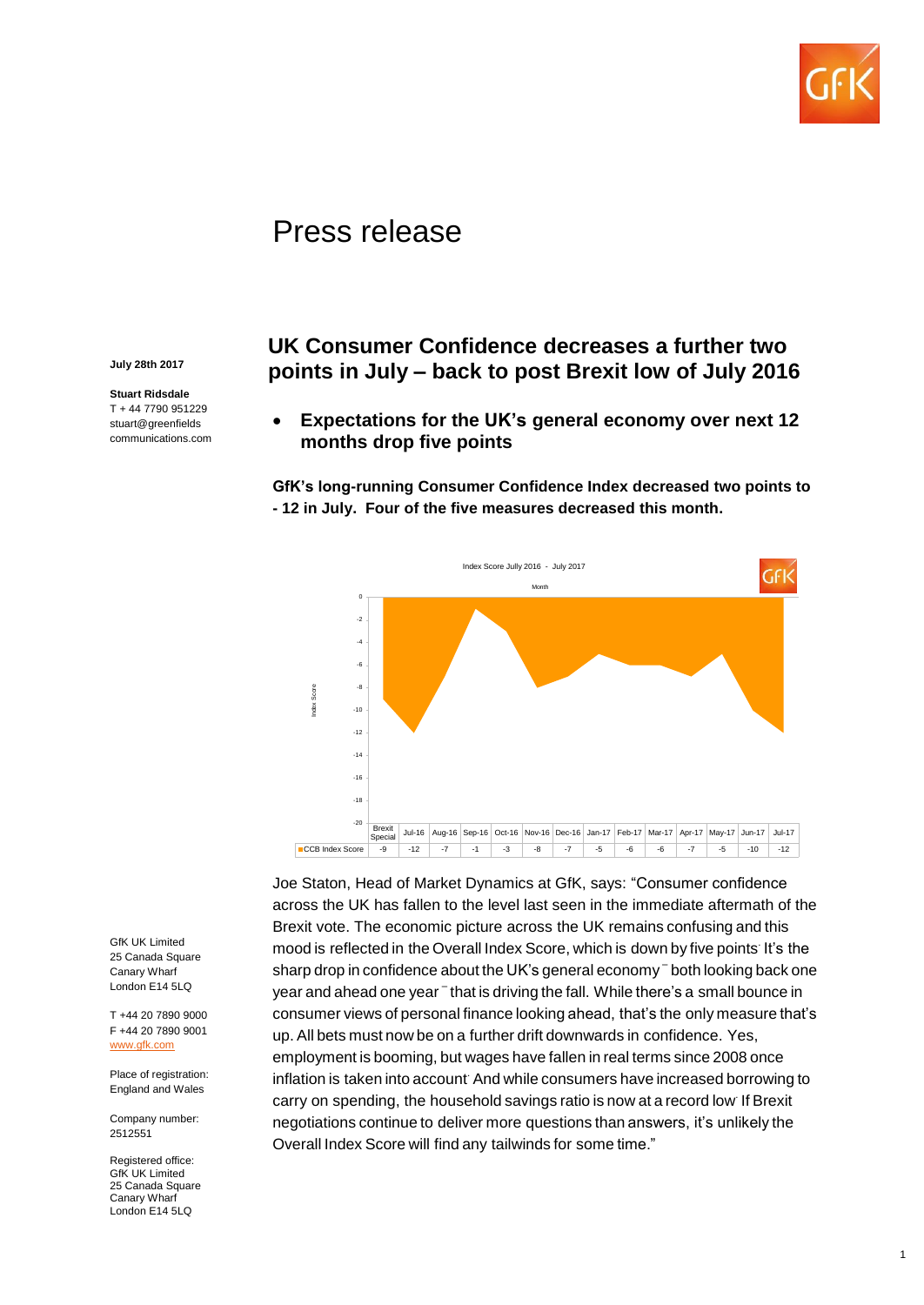

## **UK Consumer Confidence Measures – July 2017**

The Overall Index Score in July is -12. Four of the five constituent measures decreased this month with the biggest drop arising from the general economic situation.

| <b>Measure</b>                                                         | $\uparrow \leftrightarrow \downarrow$ | July<br>2017 | June<br>2017 | May<br>2017    | July<br>2016 |
|------------------------------------------------------------------------|---------------------------------------|--------------|--------------|----------------|--------------|
| <b>Overall Index Score</b>                                             | $\downarrow$ 2                        | $-12$        | $-10$        | -5             | $-12$        |
| <b>Personal Financial Situation</b><br>over last 12 months             | $\downarrow$ 1                        | $-2$         | $-1$         | $\mathfrak{D}$ | -1           |
| <b>Personal Financial Situation</b><br>over next 12 months             | ↑2                                    | $\mathbf{2}$ | $\Omega$     | 4              | -1           |
| <b>General Economic Situation</b><br>over last 12 months               | $\downarrow$ 6                        | $-31$        | $-25$        | $-20$          | $-25$        |
| <b>General Economic Situation</b><br>over next 12 months               | $\downarrow$ 5                        | $-28$        | $-23$        | $-21$          | $-33$        |
| Major Purchase Index                                                   | $\downarrow$ 2                        | $-1$         | 1            | 9              | $-2$         |
| Savings Index<br>(commented on but not used in Overall<br>Index Score) | ↑1                                    | 5            | 4            | 5              |              |

### **Personal Financial Situation**

The index measuring changes in personal finances during the last 12 months has decreased by one point this month to -2; this is one point lower than this time last year.

The forecast for personal finances over the next 12 months has increased two points this month to +2; this is three points higher than July 2016.

#### **General Economic Situation**

The measure for the General Economic Situation of the country during the last 12 months has decreased six points to -31; this is six points lower than July 2016.

Expectations for the General Economic Situation over the next 12 months have decreased five points this month to -28; this is five points higher than July 2016.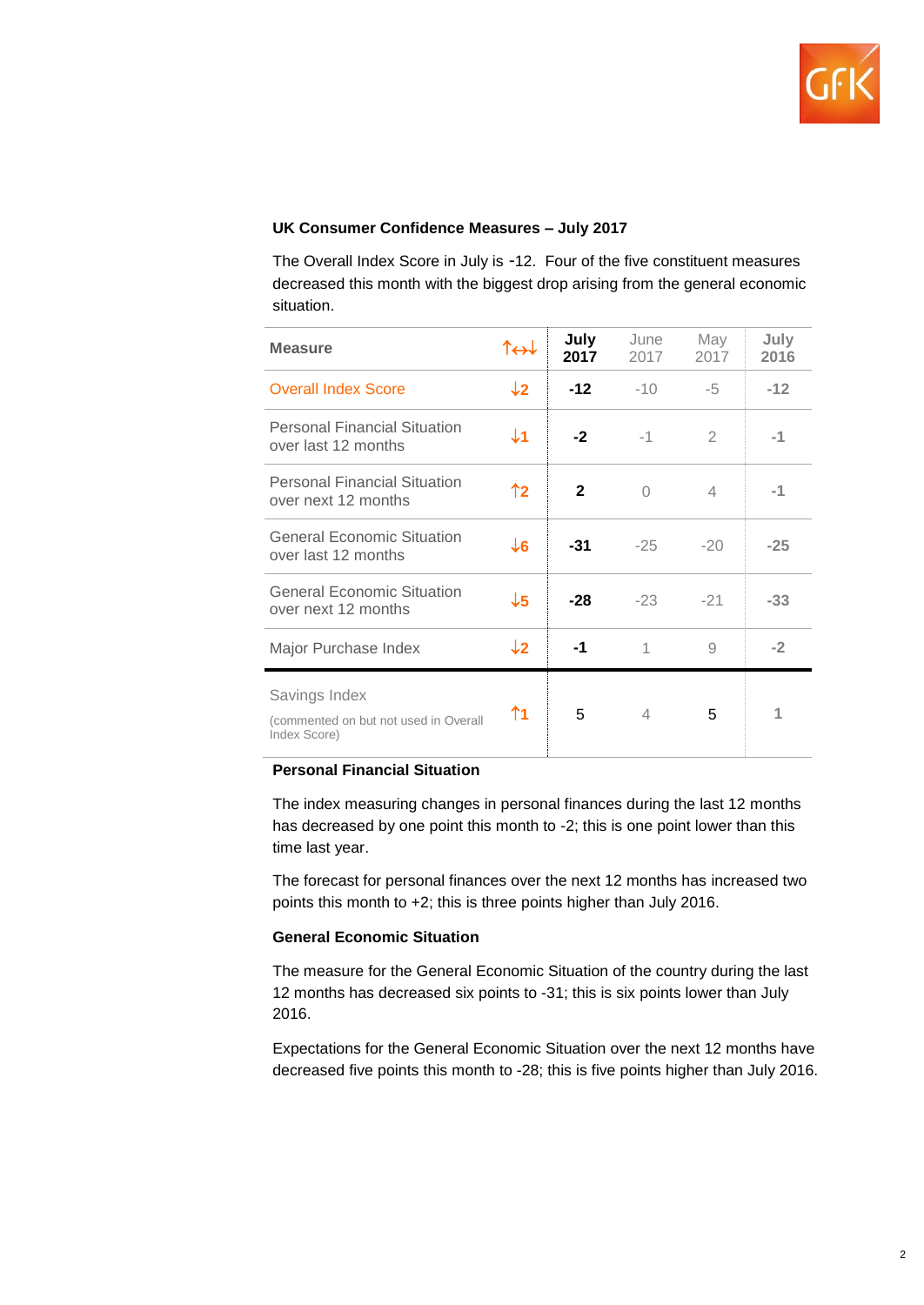

#### **Major Purchase Index**

The Major Purchase Index has decreased two points this month to -1; this is one point higher than July 2016.

#### **Savings Index**

The Savings Index has increased one point to +5; this is four points higher than July 2016.

#### **- ENDS -**

**EDITOR'S NOTE:** Please source all information to GfK.

**For further details or to arrange an interview**, please contact Stuart Ridsdale at Greenfields Communications E: stuart@greenfieldscommunications.com Tel: 07790 951229 OR Lucy Green E: [lucy@greenfieldscommunications.com](mailto:lucy@greenfieldscommunications.com) Tel: 07817 698366

#### **About the survey**

- The UK Consumer Confidence Barometer is conducted by GfK on behalf of the EU, with similar surveys being conducted in each European country. In producing its own reports on the whole of Europe, the EU applies a seasonal adjustment to the data, to smooth out any changes that are functions, at least in part, of the time of year.
- Historically, the UK data **have not** been seasonally adjusted in this way, and to maintain comparability, GfK continues **not** to apply this adjustment. This can lead to situations where the EU figures show different movements in a particular month from those produced by GfK. Individual months may be affected, but the long-term trend is not.
- The UK Consumer Confidence Survey from GfK was conducted amongst a sample of 2000 individuals aged 16+ on behalf of the European Commission.
- Quotas are imposed on age, sex, region and social class to ensure the final sample is representative of the UK population.
- Interviewing was carried out during July  $1<sup>st</sup> 15<sup>th</sup>$  2017.
- The figures contained within the Consumer Confidence Barometer have an estimated margin of error of +/-2%.
- Results for the Consumer Confidence Barometer are normally available on the last working day of each month at 00.01am (unless the final working day of a month is a Monday, in which case the results are published on the Friday preceding the final working day). The release date for August 2017 is Thursday 31<sup>st</sup> August 2017.
- **Any published material requires a reference to both GfK and the European Commission e.g. 'Research carried out by GfK on behalf of the European Commission'.**
- This study has been running since 1974. Back data is available from 1996.
- The table below provides an overview of the questions asked to obtain the individual index measures: